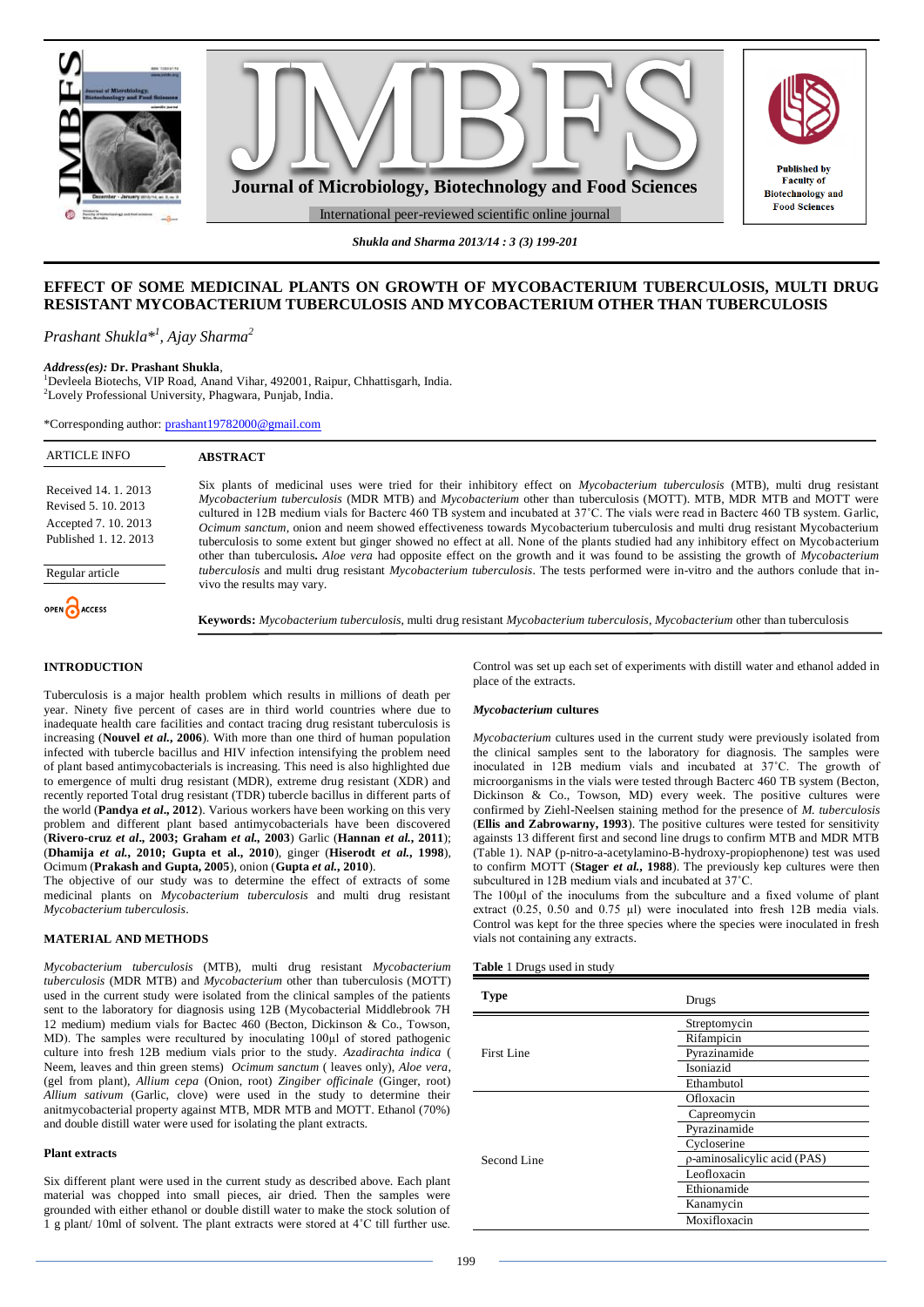### **Calculations**

Formula used for calculating percentage inhibition:-(Difference in Growth Index (GI) of control and sample/ Growth Index (GI) of control)\*100. (Data not shown)

## **RESULTS AND DISCUSSION**

The readings of BACTEC 460 TB system was used for the final result preparation. Any GI reading above 200 was considered positive growth.

## **Effect of extracts on MTB**

There was significant reduction in growth rate in the case of samples in which alcoholic extracts of tulsi (Ocimum sanctum), garlic and neem were added at 0.25  $\mu$ l (Table 2) and also with aqueous extract of garlic growth was evident after 3<sup>rd</sup> week. With rest of the samples containing 0.25 µl extracts maximum growth was found within  $2<sup>nd</sup>$  week of inoculation. Samples containing 0.50 µl of alcoholic neem, Ocimum sanctum, garlic and onion showed very much reduced growth along with the aqueous extract of garlic. With the samples containg  $0.75 \mu l$  of extracts with the exception of aloe vera and ginger all had inhibitory effect on Mycobacterium tuberculosis (Table 3).

Only garlic was able to inhibit MDR growth at 0.25 µl extract. Ocimum sanctum had some inhibitory effect but the bacterium was able to grow after 4 weeks of incubation. With 0.50 and 0.75 µl extracts inhibition of MDR MTB was evident in alcoholic extracts of neem, garlic and onion and aqueous extract of Ocimum sanctum with readings lower in the case of samples containing 0.75 µl of extracts (Table 4, 5). Results of controls and MOTT are not shon as they were positive for growth for eavery sample.

**Table 2** Percent reduction in growth rate of MTB due to effect of aqueous extracts of different plants at0.25, 0.50 and 0.75 microgram of extract per ml of media

| <b>Sample</b> | Extract            | Percentage reduction of<br>growth in MDR TB |
|---------------|--------------------|---------------------------------------------|
|               | microgram of media |                                             |
|               | 0.25               | No reduction                                |
| Neem          | 0.50               | No reduction                                |
|               | 0.75               | 82                                          |
|               | 0.25               | No reduction                                |
| Tulsi         | 0.50               | No reduction                                |
|               | 0.75               | 87                                          |
|               | 0.25               | 88                                          |
| Garlic        | 0.50               | 91                                          |
|               | 0.75               | 100                                         |
|               | 0.25               | No reduction                                |
| Ginger        | 0.50               | No reduction                                |
|               | 0.75               | 30                                          |
|               | 0.25               | 85                                          |
| Onion         | 0.50               | 89                                          |
|               | 0.75               | 100                                         |
|               | 0.25               | 100% Increase in growth                     |
| Aloe vera     | 0.50               | 100% Increase in growth                     |
|               | 0.75               | 100% Increase in growth                     |

Legend: MTB –*Mycobacterium tuberculosis*

**Table 3** Percent reduction in growth rate of MTB due to effect of alcoholic extracts of different plants at 0.25, 0.50 and 0.75 microgram of extract per ml of media

| <b>Sample</b> | Extract            | Percentage reduction of<br>growth in MDR TB |
|---------------|--------------------|---------------------------------------------|
|               | microgram of media |                                             |
|               | 0.25               | 72                                          |
| Neem          | 0.50               | 85                                          |
|               | 0.75               | 93                                          |
|               | 0.25               | 81                                          |
| Tulsi         | 0.50               | 84                                          |
|               | 0.75               | 90                                          |
|               | 0.25               | 96                                          |
| Garlic        | 0.50               | 96                                          |
|               | 0.75               | 97                                          |
|               | 0.25               | No reduction                                |
| Ginger        | 0.50               | No reduction                                |
|               | 0.75               | 27                                          |
|               | 0.25               | 90                                          |
| Onion         | 0.50               | 92                                          |
|               | 0.75               | 93                                          |
| Aloe vera     | 0.25               | 100% Increase in growth                     |

|  | 100% Increase in growth |
|--|-------------------------|
|  | 100% Increase in growth |
|  |                         |

Legend: MTB –*Mycobacterium tuberculosis*

**Table 4** Percent reduction in growth rate of MDR TB due to effect of aqueous extracts of different plants at 0.25, 0.50 and 0.75 microgram of extract per ml of media

| Sample    | Extract            | Percentage reduction of<br>growth in MDR TB |
|-----------|--------------------|---------------------------------------------|
|           | microgram of media |                                             |
|           | 0.25               | No reduction                                |
| Neem      | 0.50               | No reduction                                |
|           | 0.75               | 6                                           |
|           | 0.25               | 58                                          |
| Tulsi     | 0.50               | 67                                          |
|           | 0.75               | 90                                          |
|           | 0.25               | 90                                          |
| Garlic    | 0.50               | 94                                          |
|           | 0.75               | 98                                          |
|           | 0.25               | No reduction                                |
| Ginger    | 0.50               | No reduction                                |
|           | 0.75               | No reduction                                |
|           | 0.25               | 63                                          |
| Onion     | 0.50               | 79                                          |
|           | 0.75               | 80                                          |
|           | 0.25               | 100% Increase in growth                     |
| Aloe vera | 0.50               | 100% Increase in growth                     |
|           | 0.75               | 100% Increase in growth                     |

Legend: MDR TB – Multi drug resistant *Mycobacterium tuberculosis*

**Table 5** Percent reduction in growth rate of MDR TB due to effect of alcoholic extracts of different plants at 0.25, 0.50 and 0.75 microgram of extract per ml of media

| Sample    | Extract            | Percentage reduction of<br>growth in MDR TB |
|-----------|--------------------|---------------------------------------------|
|           | microgram of media |                                             |
|           | 0.25               | 78                                          |
| Neem      | 0.50               | 82                                          |
|           | 0.75               | 84                                          |
|           | 0.25               | No reduction                                |
| Tulsi     | 0.50               | No reduction                                |
|           | 0.75               | No reduction                                |
|           | 0.25               | 83                                          |
| Garlic    | 0.50               | 90                                          |
|           | 0.75               | 95                                          |
|           | 0.25               | No reduction                                |
| Ginger    | 0.50               | No reduction                                |
|           | 0.75               | No reduction                                |
|           | 0.25               | 77                                          |
| Onion     | 0.50               | 84                                          |
|           | 0.75               | 87                                          |
|           | 0.25               | 100% Increase in growth                     |
| Aloe vera | 0.50               | 100% Increase in growth                     |
|           | 0.75               | 100% Increase in growth                     |

Legend: MDR TB – Multi drug resistant *Mycobacterium tuberculosis*

# **CONCLUSION**

It is evident from the study that the plant extracts used had some inhibitory effect of MTB as well as MDR MTB but had no inhibitory effect on MOTT species. The extracts of *Ocimum sanctum*, garlic, neem and onion inhibited the growth of MTB at different concentrations of the extracts as was the case even with MDR MTB. At 0.75 µl concentration aqueous extract showed inhibitory effect on MDR MTB while at the same concentration alcoholic extract of Ocimum sanctum did not produce inhibitory effect on the same organism. Therefore it can be concluded that the inhibitory molecule of MDR MTB is water soluble and it is not present in the alcoholic extract. The results show that further work if done with these plants, some molecules could be isolated which can prove to be effective against MTB as well as MDR MTB.

## **REFERENCES**

ARUNKUMAR, S., MUTHUSELVUM M. 2009. Analysis of Phytochemical Constituents and Antimicrobial Activities of *Aloe vera* L. Against Clinical Pathogens. *World J. of Agri. Sci.* 5(5), 572-576.

DHAMIJA, P., SETHI, S., MEHARWAL, S., KUMAR, S., MALHOTRA, S., SHARMA, M., PANDHI, P. 2010. Crude aqueous extract of garlic reduces MIC